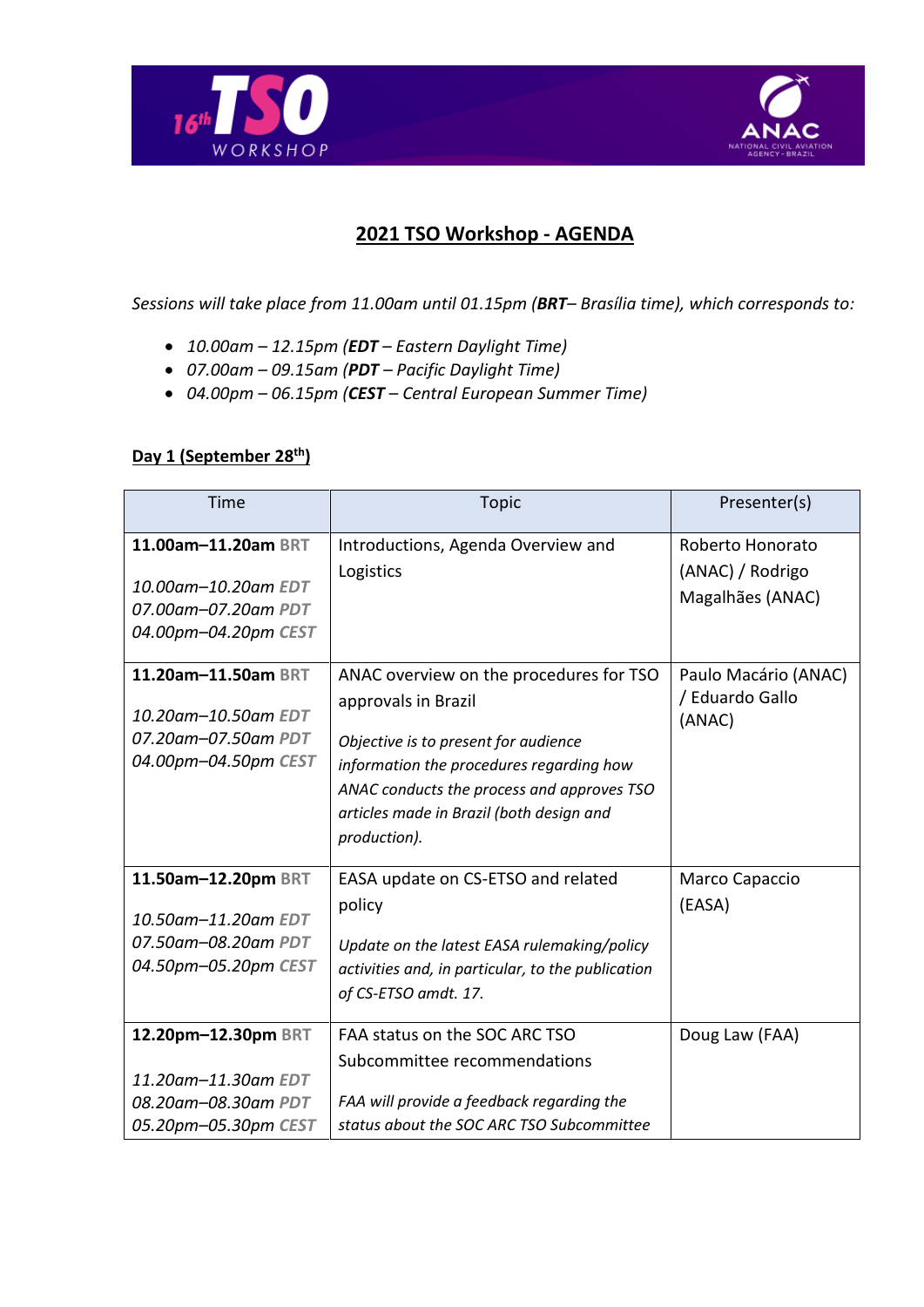



|                                                                    | recommendations.                                                                                                                                  |                      |
|--------------------------------------------------------------------|---------------------------------------------------------------------------------------------------------------------------------------------------|----------------------|
| 12.30pm-01.00pm BRT                                                | UKTSO approvals                                                                                                                                   | Ian Chrimes (UK CAA) |
| 11.30am-12.00pm EDT<br>08.30am-09.00am PDT<br>05.30pm-06.00pm CEST | Provide clarification on how UK CAA is<br>managing the UKTSO approvals and how<br>acceptance/validation is provided for foreign<br>TSO approvals. |                      |
| 01.00pm-01.15pm BRT                                                | Overflow/Wrap Up and Comments                                                                                                                     | Rodrigo Magalhães    |
|                                                                    | Feedback                                                                                                                                          | (ANAC)               |
| 12.00pm-12.15pm EDT                                                |                                                                                                                                                   |                      |
| 09.00am-09.15am PDT                                                |                                                                                                                                                   |                      |
| 06.00pm-06.15pm CEST                                               |                                                                                                                                                   |                      |

## **Day 2 (September 29 th)**

| Time                 | <b>Topic</b>                                         | Presenter(s)         |
|----------------------|------------------------------------------------------|----------------------|
| 11.00am-11.10am BRT  | Agenda recap                                         | Rodrigo Magalhães    |
| 10.00am-10.10am EDT  |                                                      | (ANAC)               |
| 07.00am-07.10am PDT  |                                                      |                      |
| 04.00pm-04.10pm CEST |                                                      |                      |
| 11.10am-11.50am BRT  | Non-(E)TSO functions                                 | Anne Sénéchal (EASA) |
|                      |                                                      | / Doug Law (FAA)     |
| 10.10am–10.50am EDT  | Provide clarification about how to manage            |                      |
| 07.10am-07.50am PDT  | non- $(E)$ TSO functions integrated into a $(E)$ TSO |                      |
| 04.10pm-04.50pm CEST | article with focus on the requirements inferred      |                      |
|                      | by the non interference to the (E)TSO function.      |                      |
| 11.50am-12.20pm BRT  | ETSO process w.r.t. anticipation for                 | Anne Sénéchal (EASA) |
|                      | installation requirements                            |                      |
| 10.50am-11.20am EDT  |                                                      |                      |
| 07.50am-08.20am PDT  | Provide clarification about how in EASA system       |                      |
| 04.50pm-05.20pm CEST | it is possible to anticipate demonstration of        |                      |
|                      | compliance to generic requirements related to        |                      |
|                      | development that are required at installation        |                      |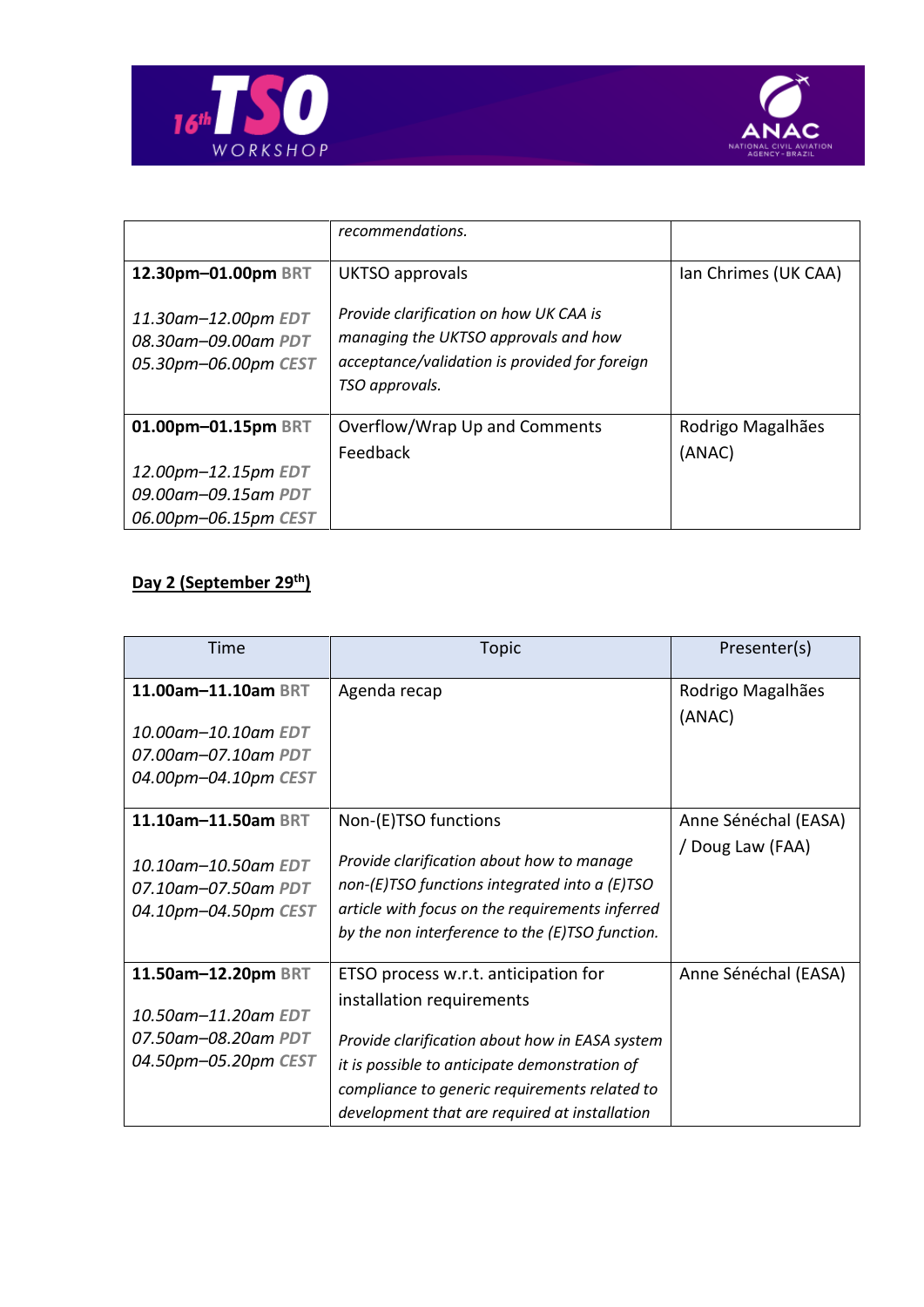



|                      | level.                                          |                   |
|----------------------|-------------------------------------------------|-------------------|
| 12.20pm-01.00pm BRT  | TC/STC holder responsibilities for the          | Rodrigo Magalhães |
|                      | installation of a TSO article                   | (ANAC)            |
| 11.20am-12.00pm EDT  |                                                 |                   |
| 08.20am-09.00am PDT  | Provide general clarifications on which are the |                   |
| 05.20pm-06.00pm CEST | necessary activities to be performed by the     |                   |
|                      | TC/STC holder with respect to a TSO'd           |                   |
|                      | equipment installation.                         |                   |
|                      |                                                 |                   |
| 01.00pm-01.15pm BRT  | Overflow/Wrap Up and Comments                   | Rodrigo Magalhães |
|                      | Feedback                                        | (ANAC)            |
| 12.00pm-12.15pm EDT  |                                                 |                   |
| 09.00am-09.15am PDT  |                                                 |                   |
| 06.00pm-06.15pm CEST |                                                 |                   |

## **Day 3 (September 30th)**

| Time                 | <b>Topic</b>                                   | Presenter(s)         |
|----------------------|------------------------------------------------|----------------------|
| 11.00am-11.10am BRT  | Agenda recap                                   | Rodrigo Magalhães    |
|                      |                                                | (ANAC)               |
| 10.00am-10.10am EDT  |                                                |                      |
| 07.00am-07.10am PDT  |                                                |                      |
| 04.00pm-04.10pm CEST |                                                |                      |
|                      |                                                |                      |
| 11.10am-11.35am BRT  | TSO provisions on Bilateral Agreements         | Bruno Hidalgo (ANAC) |
| 10.10am-10.35am EDT  | ANAC will provide an overview of the           |                      |
|                      |                                                |                      |
| 07.10am-07.35am PDT  | provisions addressing TSO in the Bilateral     |                      |
| 04.10pm-04.35pm CEST | Agreements.                                    |                      |
| 11.35am-12.05pm BRT  | Use of TSOs in previous revisions for          | Rodrigo Magalhães    |
|                      | installation through a TC or STC               | (ANAC)               |
| 10.35am-11.05am EDT  |                                                |                      |
| 07.35am-08.05am PDT  | Provide guidelines for how to evaluate the use |                      |
| 04.35pm-05.05pm CEST | of different versions of a TSO standard for    |                      |
|                      | installation at an aircraft though a Type      |                      |
|                      | Certificate (TC) or Supplemental Type          |                      |